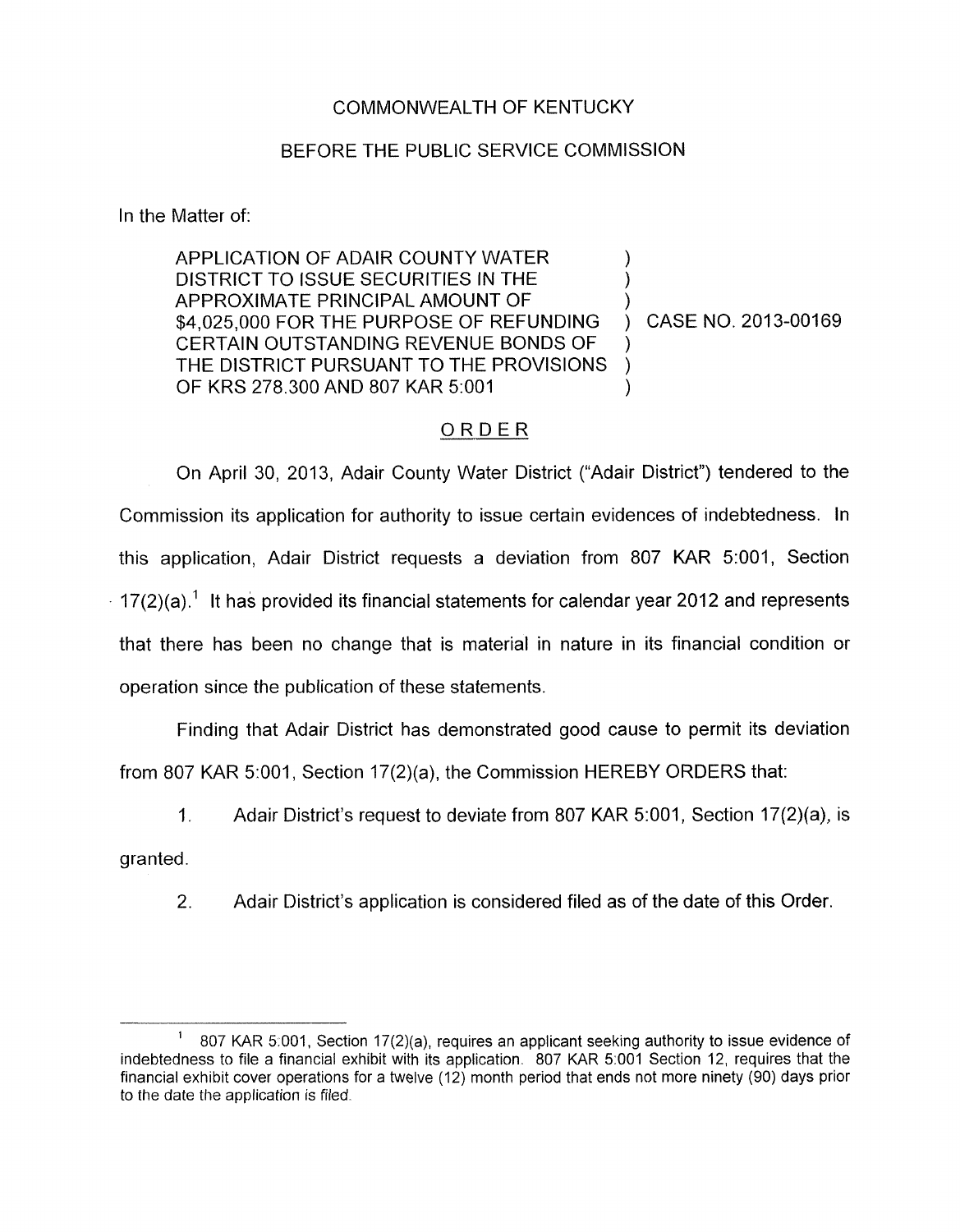**3.** Nothing contained in this Order shall preclude the Commission from requiring the production of information regarding Adair District's financial condition or operations since December 31, 2012.

By the Commission



 $\Delta$ **ATTES** ll. Executive Direct

Case **No.** 2013-00169